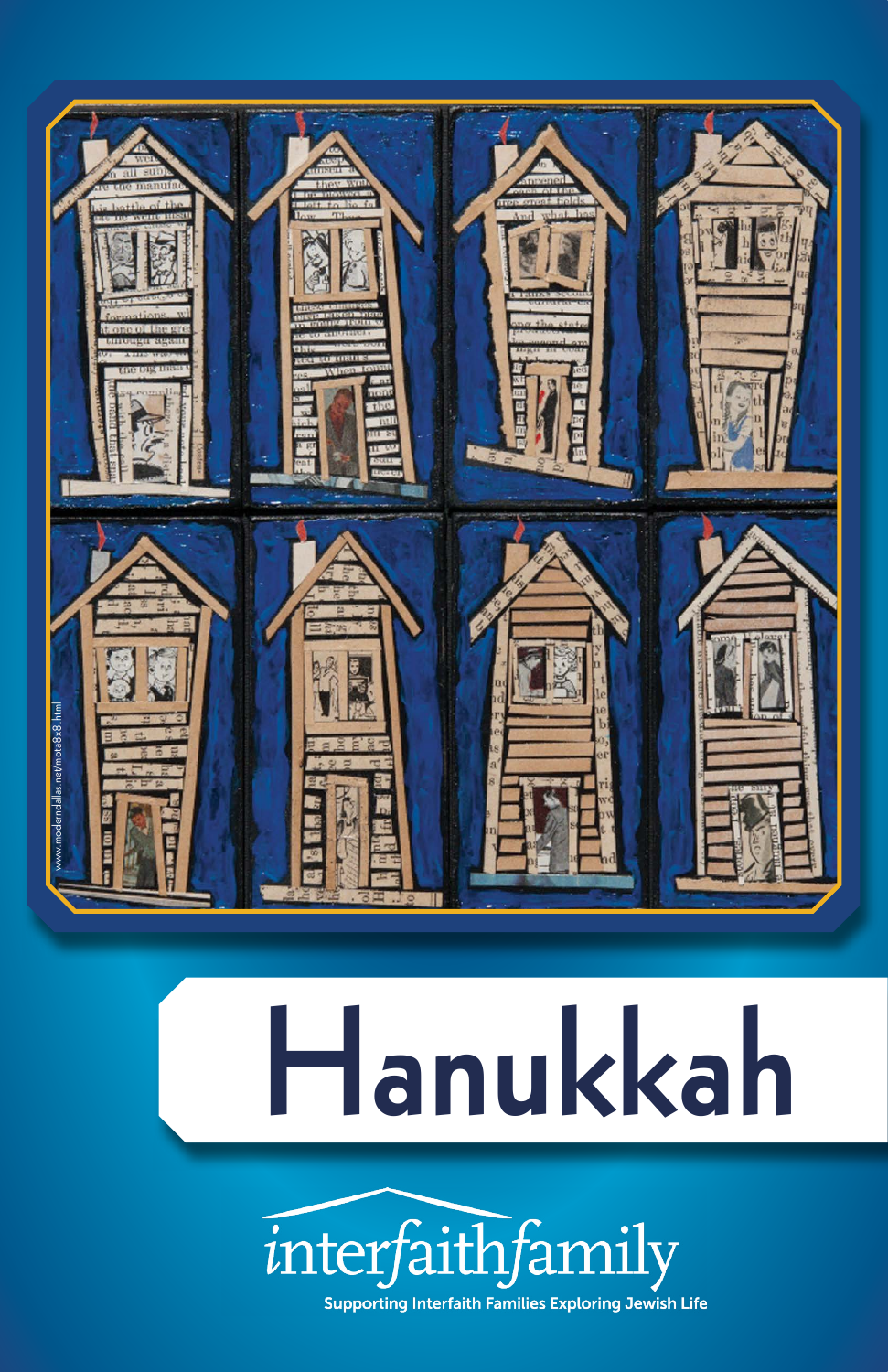## **Hannes What Is The Story Of Hanukkah?**



### **Hanukkah** is one of the most

home-based family-centered of the

Jewish holidays. A child's delight, it can be full of gift-giving, games, parties, and good food. Based on an historical event in post-biblical times, it is a minor holiday whose impact exceeds its status because of the need to party in the midst of the coldest and darkest season of the year.

Ancient peoples of all cultures would worry, in the middle of winter, that the sun might never return. Many who believed in gods and goddesses controlling the coming of spring thought it was a good idea to honor those gods and goddesses with a festival in an attempt to encourage the sun's return. Hanukkah does take place around the time of the winter solstice, but instead of honoring the sun god it celebrates spiritual rebirth during the rededication of the Temple in Jerusalem.

In the second century B.C.E. (before the Common Era), King Antiochus Epiphanies of Syria ruled the land of Israel as part of the Greek empire. He demanded that every subject under his rule worship the Greek gods. Other peoples obeyed, but the Jews would not. In response, King Antiochus wanted all the Jewish men to attend gymnasium to learn Greek plays, study Greek culture and to aspire to physical beauty, one of the highest Greek values. To make sure that Jews gave up their mistaken ideas, including religious values and practices that did not match the Greek's, he ordered that the holy Temple of the Jews be used for pagan practices and the worship of Zeus. Pigs were sacrificed there in a further attempt to destroy the spiritual center of the Jewish people. Some Jews willingly took on Greek names, Greek styles of dress and even surgically altered their circumcisions to achieve the Greek standard of male beauty. Most did what was needed to avoid punishment by the Greek authorities but kept Judaism in their hearts.

One family, the Hasmoneans, Mattathias and his five sons, wanted to retake the Temple and prevent the Syrians from controlling their country. They sent a message far and wide: "Let all who choose God, follow me!" They called themselves the Maccabees, taken from the Hebrew word for "hammers." In the beginning, they were only a small group living in caves, but recruits came from each small town and as their numbers grew so did their power. The revolt reached its climax when Antiochus prohibited circumcision, Sabbath observance, and the study of Torah. Their rebellion lasted three years. When the Syrian forces finally withdrew, the Maccabees quickly destroyed the Greek statues and cleaned the halls and courtyards of the Temple. They rededicated the Temple to God and the Jewish people. That is how Hanukkah got its name, for *Hanukkah* means "dedication" in Hebrew.

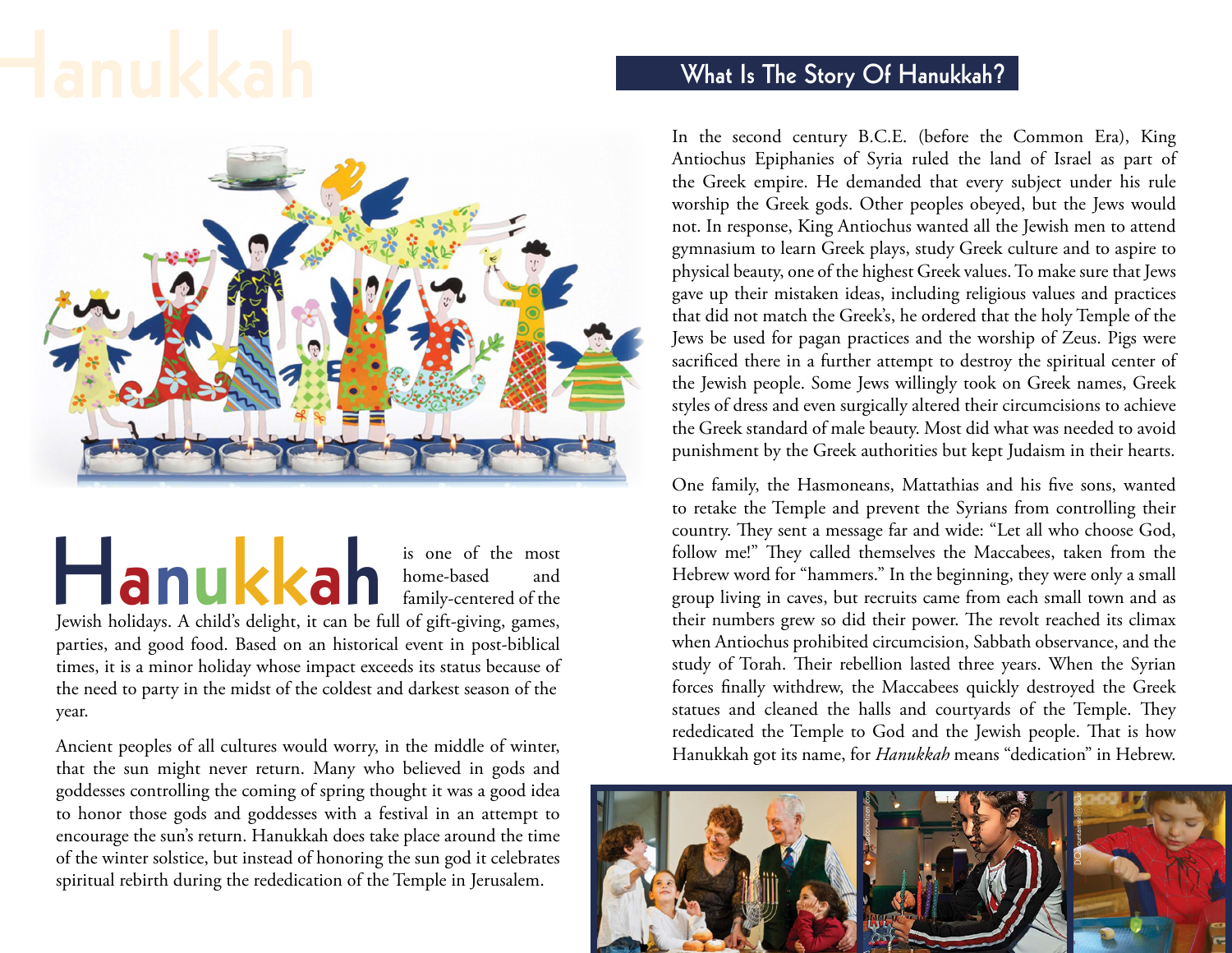### **Why Eight Candles?**

Hanukkah differs from other holidays in the Jewish calendar because it celebrates the role of human beings, rather than God. Several hundred years later, the rabbis of the Talmud, a central text of Judaism, were worried that celebrating a military victory would encourage risk-taking by Jews in their own time. So the rabbis turned the focus of the story to divine intervention and a miracle: when the Jews began to clean the Temple, they found only one vial, one day's worth, of consecrated oil for the eternal lamp (*ner tamid* in Hebrew) which is meant to never go out. It would take a week to produce more oil, but they lit the lamp with the one vial. That one vial of oil miraculously burned for eight days and eight nights. The flame only went out when the new oil was ready. That is why the Hanukkah blessings refer to the great miracle that happened there.

Lighting candles on Hanukkah is a way of expressing our continual desire for light and miracles. The eight-branched candleholder is a symbol of the holiday. It has two names: "*menorah*," which could refer to any candleholder with any number of candles; and "*hanukkiah*," the special candleholder with room for nine candles, used only on Hanukkah. It is customary to place the Hanukkah menorah or *hanukkiah* in the window so that the burning candles can proclaim the miracle of Hanukah to all who pass by our homes.

You may light one *hanukkiah* or several, anytime after sunset.

(On erev Shabbat, Friday evening: light the Hanukkah candles before the Shabbat candles. On Saturday evening, light them after the close of Shabbat.)

Begin by lighting the helper candle, called the "*shamash*," that is always set apart from the rest. It is used to light the other candles. On the first

night, light the *shamash* and use its flame to light the first candle on the far right side of the *hanukkiah*. Add one candle each night, filling the *hanukkiah* from right to left, but always kindle the newest candle first so that you are lighting them from left to right.

#### **The Hanukkah Blessings:**

There are two blessings to sing as you light the candles. The first is over the candles themselves and the second honors the miracle.

| ַּבְרוּךְ אַתָּה ה'                                                                                                                                                                | <b>BA-RUKH A-TA A-DON-AI</b>                                                                                                                                                                                    |
|------------------------------------------------------------------------------------------------------------------------------------------------------------------------------------|-----------------------------------------------------------------------------------------------------------------------------------------------------------------------------------------------------------------|
| אֵלהֵנוּ מֶלֶךְ הָעוֹלָם                                                                                                                                                           | <b>EL-O-HEY-NU MEL-EKH HA-O-LAM</b>                                                                                                                                                                             |
| אֲשֵׁר קִדְּשָׁנוּ בִּמְצוֹתָיו                                                                                                                                                    | A-SHER KID'SHA-NU B'MITZ-VO-TAV                                                                                                                                                                                 |
| וצוּנוּ                                                                                                                                                                            | <b>VITZ-I-VA-NU</b>                                                                                                                                                                                             |
| לְהַדְלִיק נֵר שֶׁל חֲנֻכָּה.                                                                                                                                                      | L'HAD'LIK NER SHEL CHA-NU-KAH.                                                                                                                                                                                  |
| Blessed are You, Lord our God,<br>Ruler of the universe, by Whose<br>mitzvot we are hallowed;<br>Who commands us to kindle the<br>Hanukkah lights.<br>[A traditional translation.] | Blessed, are You, the Source of Life,<br>who has sanctified us<br>through Your mitzvot<br>and commands us<br>to light the Hanukkah lights.<br>[An alternative translation from<br>The Tapestry of Jewish Time.] |
| בַרוּךְ אַתַּה ה'                                                                                                                                                                  | <b>BA-RUKH A-TA A-DON-AI</b>                                                                                                                                                                                    |
| אלהנו מלך העולם                                                                                                                                                                    | <b>EL-O-HEY-NU MEL-EKH HA-O-LAM</b>                                                                                                                                                                             |

 ֹ הָ עולָ ם ְשֶׁעֲשֶׂה נִסּיִם לַאֲבוֹתֵנוּ<br>בִּיּמִים ההם ּבַּ ז ּ ְ מַ ן הַ זֶ ה. **sh-asa neeseem la'avoteinu ba-ya-meem ha-hem baz'man ha-ze.**

Blessed are You, Lord our God, Ruler of the universe, Who performed wondrous deeds<br>for our ancestors in days of old, at this season. *[A traditional translation.]* Blessed are You, Eternal One, who worked miracles for our ancestors in those days at this very time of the year. *[An alternative translation from* The Tapestry of Jewish Time*.]*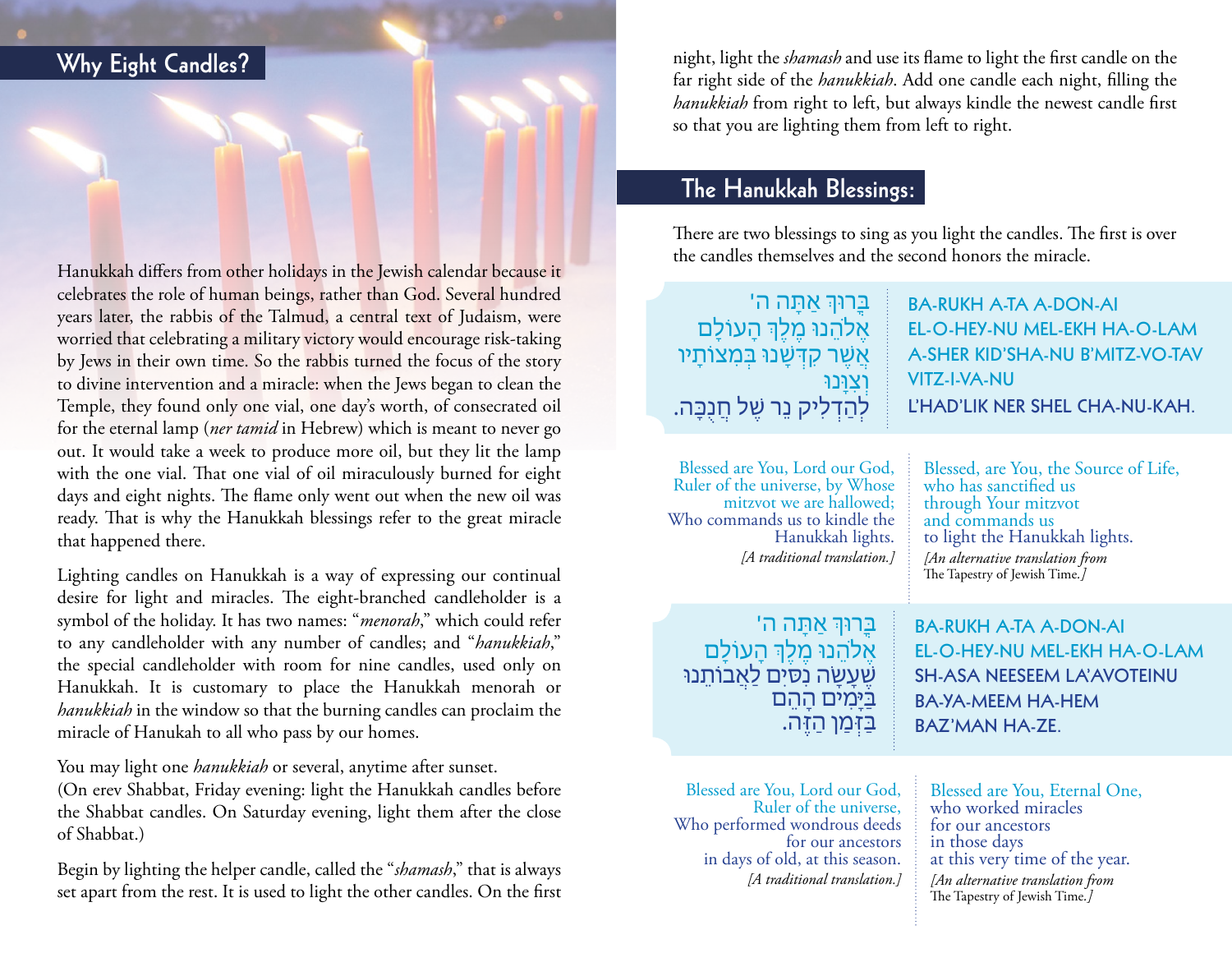On the first night of the holiday, we add an additional blessing: the *Sheheheyanu*. It is also said on other holidays which have "firsts," and on other new occasions.

ׇׅ֧֧֦֧֦֧֦֧֦֧֦֦֧֦֧֦֧֓֬֜ ֿבֳרוּךְ אַתָּה ה' ׇׅ֧֧֦֧֦֧֦֧֦֧֦֧֓ ּאֶלֹהֵנוּ מֶלֶךְ הָעוֹלָם <u>שָׁהָחֱיָנוּ וְקִיּמָנוּ</u> וְ הִ גִּ ּ יעָ נו ּלַ ז ּ ְ מַ ן הָ זֶ ה.

**Ba-rukh A-ta A-don-ai El-o-hey-nu Mel-ekh ha-o-lam sh-hekh-i-ya-nu v'ki'ma-nu v'hi-gi-a-nu laz'man ha-ze.**

Blessed are You, Lord our God, Ruler of the Universe, who has kept us alive and sustained us and permitted us to reach this moment. *[A traditional translation from* The Jewish Catalogue*.]*

Blessed be the Eternal One, Source of Life, Who has given us life, helped us to grow, and enabled us to reach this moment. *[An alternative translation from* How to Raise a Jewish Child*]*

#### **Are There Traditional Foods For Hanukkah?**

In America, due to the abundance of Ashkenazi Jews (Jews of Central and Eastern European descent), the traditional Hanukkah food is potato pancakes, called "*latkes*" in Yiddish. It is said that they are eaten because they are fried in oil which reminds us of the miracle. Modern cooks now make these pancakes out of sweet potatoes, zucchini or other vegetables just as in the past, before the potato was introduced to Eastern Europe.



In Israel, the traditional food is doughnuts, called "*sufganiot*" in Hebrew, which are also fried in oil. After being fried, they are filled with custard or jelly and topped with powdered sugar.

Holiday cookies in the shape of dreidels, Jewish stars or *hanukkiahs*, dusted with blue frosting or sprinkles, are a modern American addition. Perhaps you will create your own traditional food!

#### **Why Play With A Spinning Top (***Dreidel***)?**

According to legend, the Jews of the Maccabees' time would mask their study by playing with a spinning top, a popular gambling device. If Syrian-Greek soldiers burst into the forbidden study groups, the troops would see a den of gamblers instead of agroup of lawbreaking scholars.

The modern dreidel, from the German *dreihen* (to spin) is a Jewish version of a German gambling game. Each of the four sides has a



Hebrew letter indicating one word of the saying "a great miracle happened there" – "*nes gadol hayah sham*." Each player puts their bet of money, or a substitute like nuts or raisins, into the middle (the pot) and spins the dreidel in turn. The letter that lands facing up indicates what the player is to do. The "*Nun*" stands for the Yiddish word "*nisht*," and tells the player to do "nothing." "*Gimmel*" stands for "*gants*," which is Yiddish for "all," so the spinner takes the whole pot. *"Hey*" stands for "*halb*" and the spinner takes "half" the pot. "*Shin*" stands for "*shteln*," "put" and the spinner has to put one coin or nut into the pot.

#### **Where Does The Custom Of Gift Giving Come From?**

In the 18th century it became customary to give children coins to give to their teachers; later they received a few coins for themselves. This has evolved into giving chocolate coins or *gelt* (Yiddish for "money") to children, which in turn evolved into an exchange of gifts. Some Jewish families resist the impulse to shower their children with toys and have developed traditions of giving toys to charity, working one night in a soup kitchen or encouraging children to be the givers of homemade gifts to each other.

New customs evolve with each new generation. Repeat the traditions that appeal to you and add your own new variations on the themes of Hanukkah: bringing light into dark places and renewing your dedication to teaching and living meaningfully.